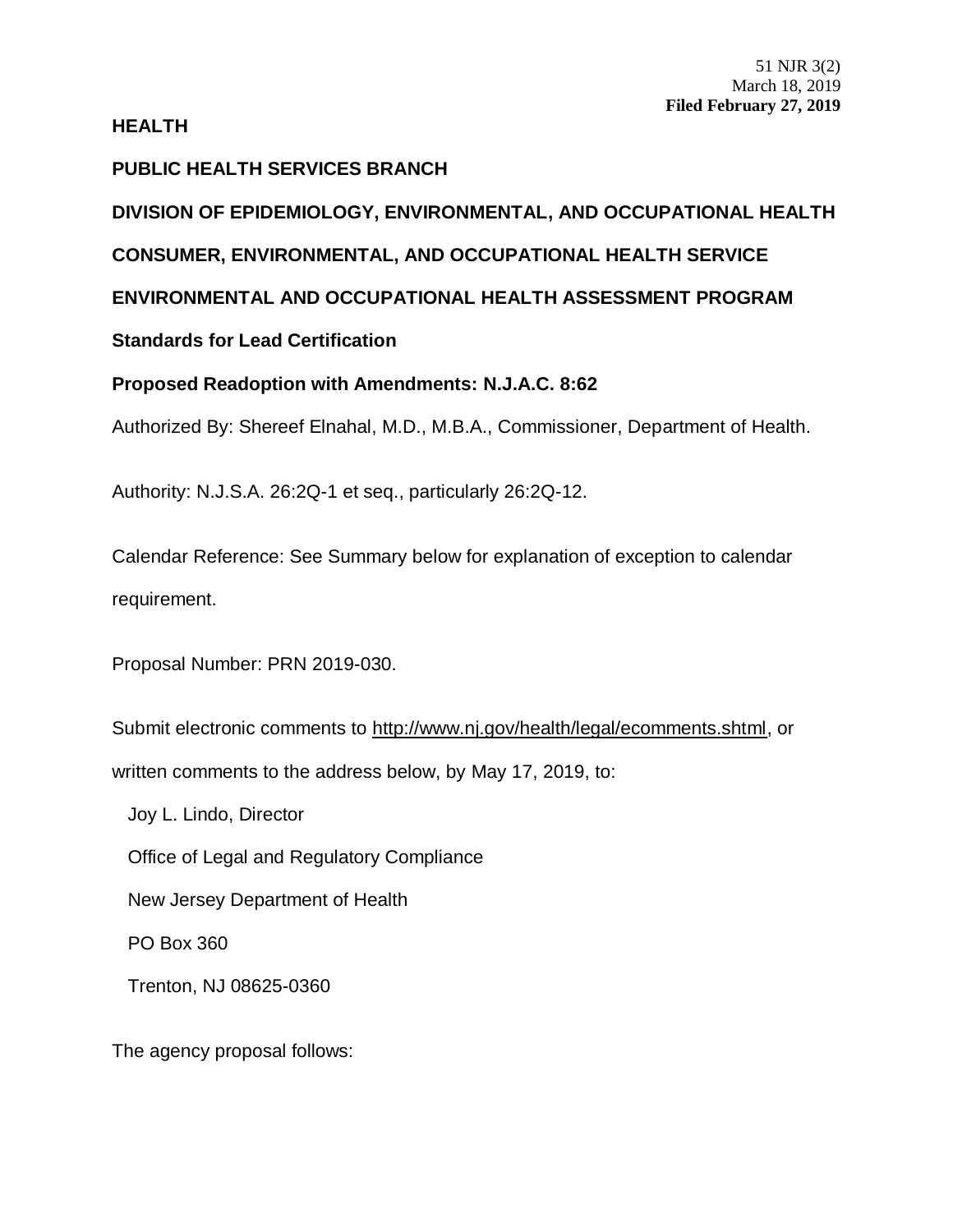#### **Summary**

N.J.A.C. 8:62, Standards for Lead Certification, establishes standards for the permitting of lead abatement workers, supervisors, inspectors/risk assessors, and planner/project designers, and the certification of training providers that provide lead worker training courses. The rules protect the health and safety of lead abatement workers and supervisors, building occupants, the public, including highly susceptible children, and protect the environment.

A complete summary of the regulatory history of the chapter and its underlying statutory framework until March 2011 appears in the notice of proposal to readopt the chapter at 43 N.J.R. 715(a). The Department of Health (Department) last readopted the chapter in February 2012. 44 N.J.R. 591(a).

N.J.A.C. 8:62 was scheduled to expire on February 7, 2019, pursuant to N.J.S.A. 52:14B-5.1. The Department has reviewed the rules at N.J.A.C. 8:62 and has determined that they remain necessary, adequate, reasonable, efficient, understandable, responsive, and proper for the purposes for which they were promulgated. In addition, the Department has determined that minor amendments are necessary to update certain definitions, provide for expanded hearing rights, and clarify certain deadlines. Therefore, the Department has determined to readopt the chapter with amendments. The filing of this notice of proposal with the Office of Administrative Law prior to the expiration date operated to extend the expiration date of N.J.A.C. 8:62 by 180 days to August 6, 2019, pursuant to N.J.S.A. 52:14B-5.1.c(2).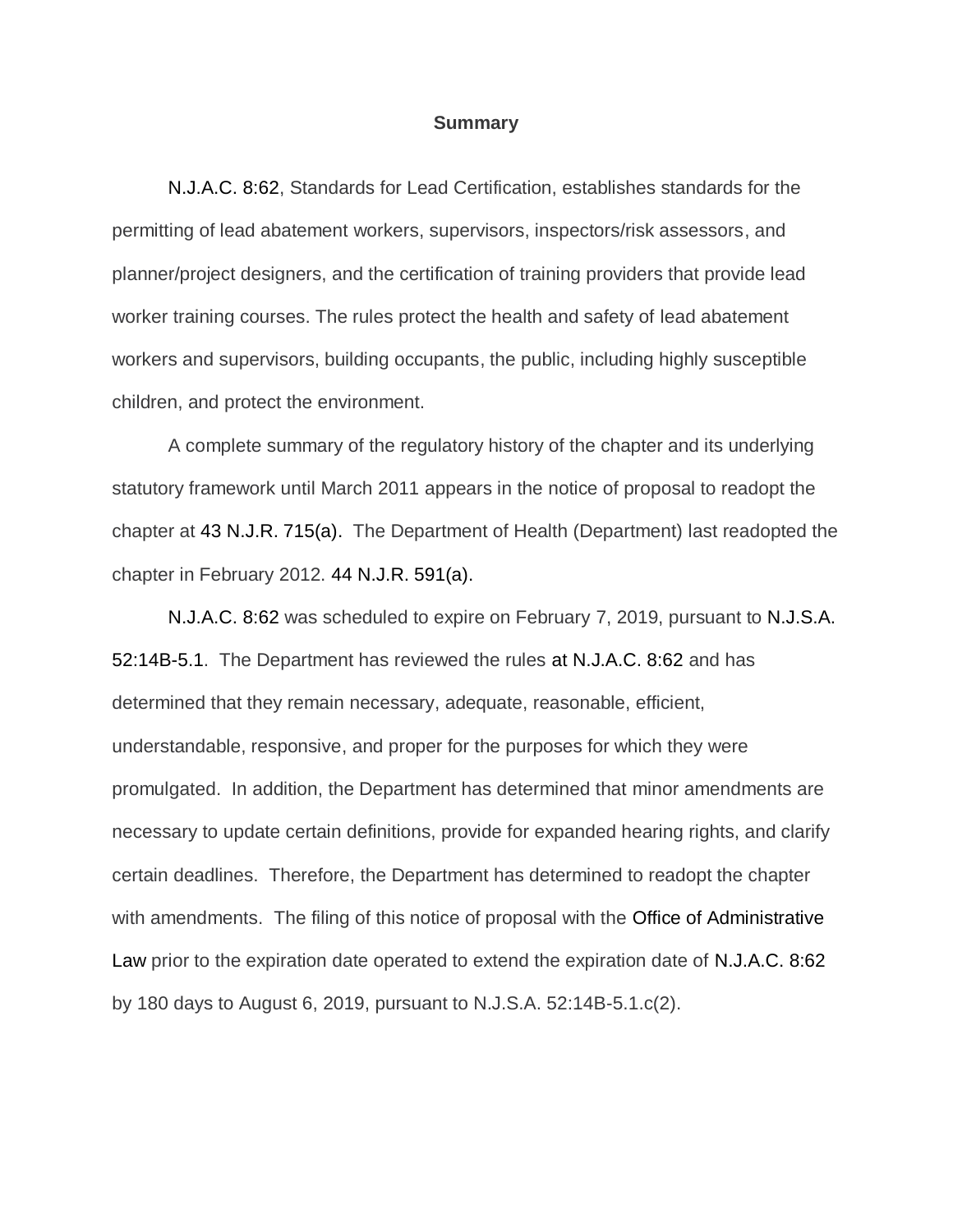As the Department has provided a 60-day comment period for this notice of proposal, this notice is excepted from the rulemaking calendar requirement, pursuant to N.J.A.C. 1:30-3.3(a)5.

The following is a summary of the rules proposed for readoption and the proposed amendments.

Subchapter 1 establishes general provisions. N.J.A.C. 8:62-1.1 establishes the title and citation of the chapter. N.J.A.C. 8:62-1.2 and [1.3](https://advance.lexis.com/document/?pdmfid=1000516&crid=2988387a-9392-45e5-a0e1-8e997756af21&pddocfullpath=%2Fshared%2Fdocument%2Fadministrative-codes%2Furn%3AcontentItem%3A52CS-1500-02CX-735N-00000-00&pddocid=urn%3AcontentItem%3A52CS-1500-02CX-735N-00000-00&pdcontentcomponentid=272167&pdteaserkey=sr0&pditab=allpods&ecomp=byvLk&earg=sr0&prid=3a8db2ea-c0a5-4135-9c7d-51d7024b424b) establish the purpose and scope of the chapter, respectively.

Subchapter 2 establishes definitions. [N.J.A.C. 8:62-2.1](https://advance.lexis.com/document/?pdmfid=1000516&crid=2988387a-9392-45e5-a0e1-8e997756af21&pddocfullpath=%2Fshared%2Fdocument%2Fadministrative-codes%2Furn%3AcontentItem%3A52CS-1500-02CX-735N-00000-00&pddocid=urn%3AcontentItem%3A52CS-1500-02CX-735N-00000-00&pdcontentcomponentid=272167&pdteaserkey=sr0&pditab=allpods&ecomp=byvLk&earg=sr0&prid=3a8db2ea-c0a5-4135-9c7d-51d7024b424b) provides definitions of terms used throughout the chapter. The Department proposes to amend the definition of "applicant" at N.J.A.C. 8:62-2.1 to provide that the term includes an individual applying for approval as a training manager or course instructor. Similarly, the Department proposes to amend the definition of "certificant" to provide that the term also includes an individual certified by the Department. In addition, the Department proposes to amend the definition of "certificant" by deleting the reference to Subchapter 4 of N.J.A.C. 8:62.

Subchapter 3 establishes the requirements and procedures for obtaining and renewing a permit for a lead abatement worker, lead abatement supervisor, lead inspector/risk assessor, and lead abatement planner/project designer for housing and public buildings, and for a lead abatement worker and lead abatement supervisor for commercial buildings and superstructures.

N.J.A.C. 8:62-3.1 establishes the scope of the subchapter.

N.J.A.C. 8:62-3.2 specifies the educational and experiential requirements.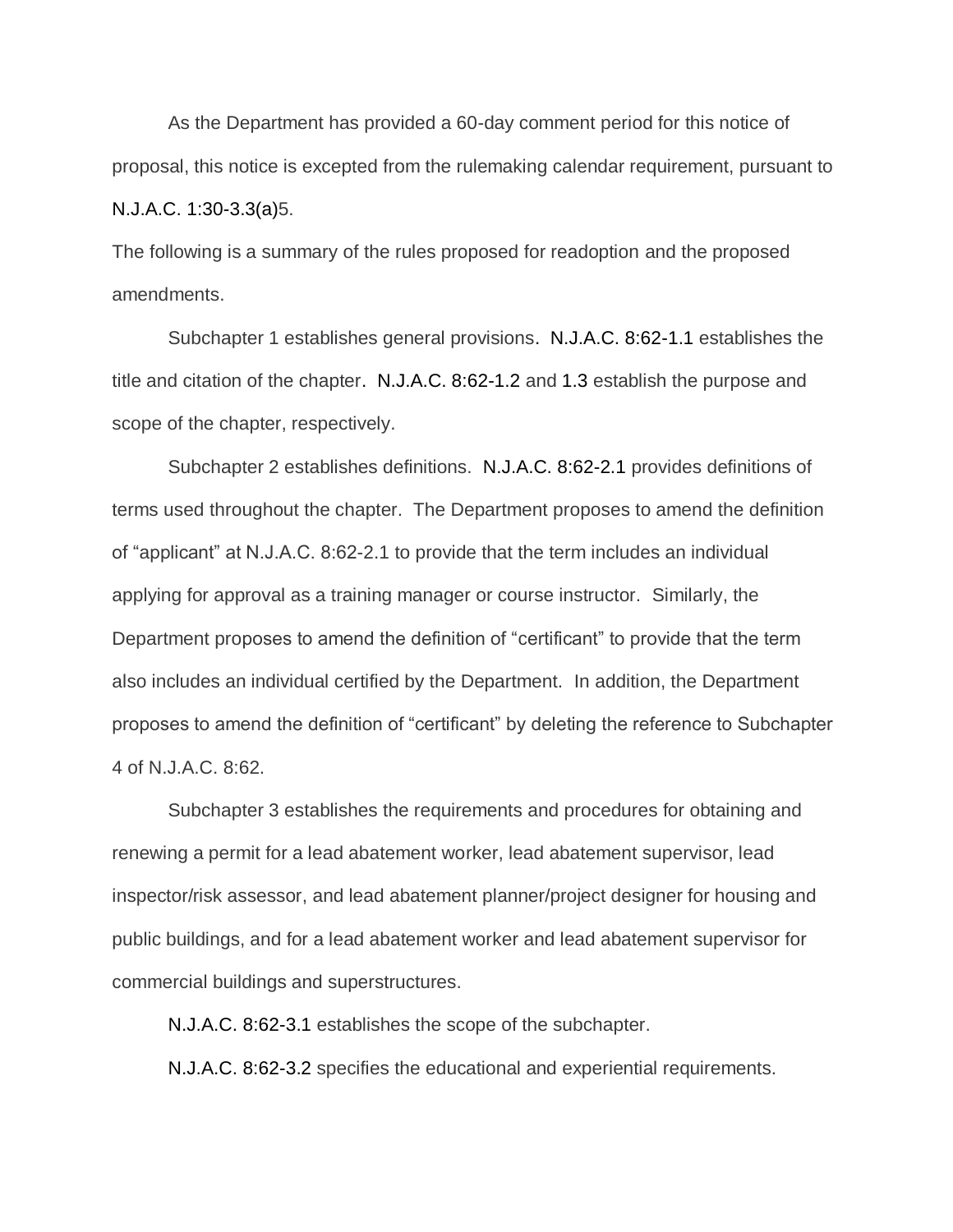N.J.A.C. 8:62-3.3 establishes the application process and the required training course and examination.

N.J.A.C. 8:62-3.4 makes interstate reciprocity available to individuals who possess a valid permit, license, or certification from another state that has received U.S. Environmental Protection Agency (EPA) authorization to administer and enforce a state certification and training program.

N.J.A.C. 8:62-3.5 establishes standards for "grandfathered" permit issuance.

N.J.A.C. 8:62-3.6 establishes the content and duration of permits.

N.J.A.C. 8:62-3.7 establishes standards for presentation, holding, and replacement of a permit.

N.J.A.C. 8:62-3.8 establishes standards for suspension and revocation of permits.

N.J.A.C. 8:62-3.9 establishes the process for renewal of a permit.

Subchapter 4 establishes the procedures and qualifications required to obtain, maintain, and renew certification to conduct training.

N.J.A.C. 8:62-4.1 establishes the scope of the subchapter.

N.J.A.C. 8:62-4.2 establishes requirements for initial and refresher training courses.

N.J.A.C. 8:62-4.3 establishes application requirements for certification of training courses.

N.J.A.C. 8:62-4.4 establishes training agency operating requirements. The Department proposes to amend N.J.A.C. 8:62-4.4(g) to provide that a certified training agency must notify the Department at least five calendar days, but not more than 30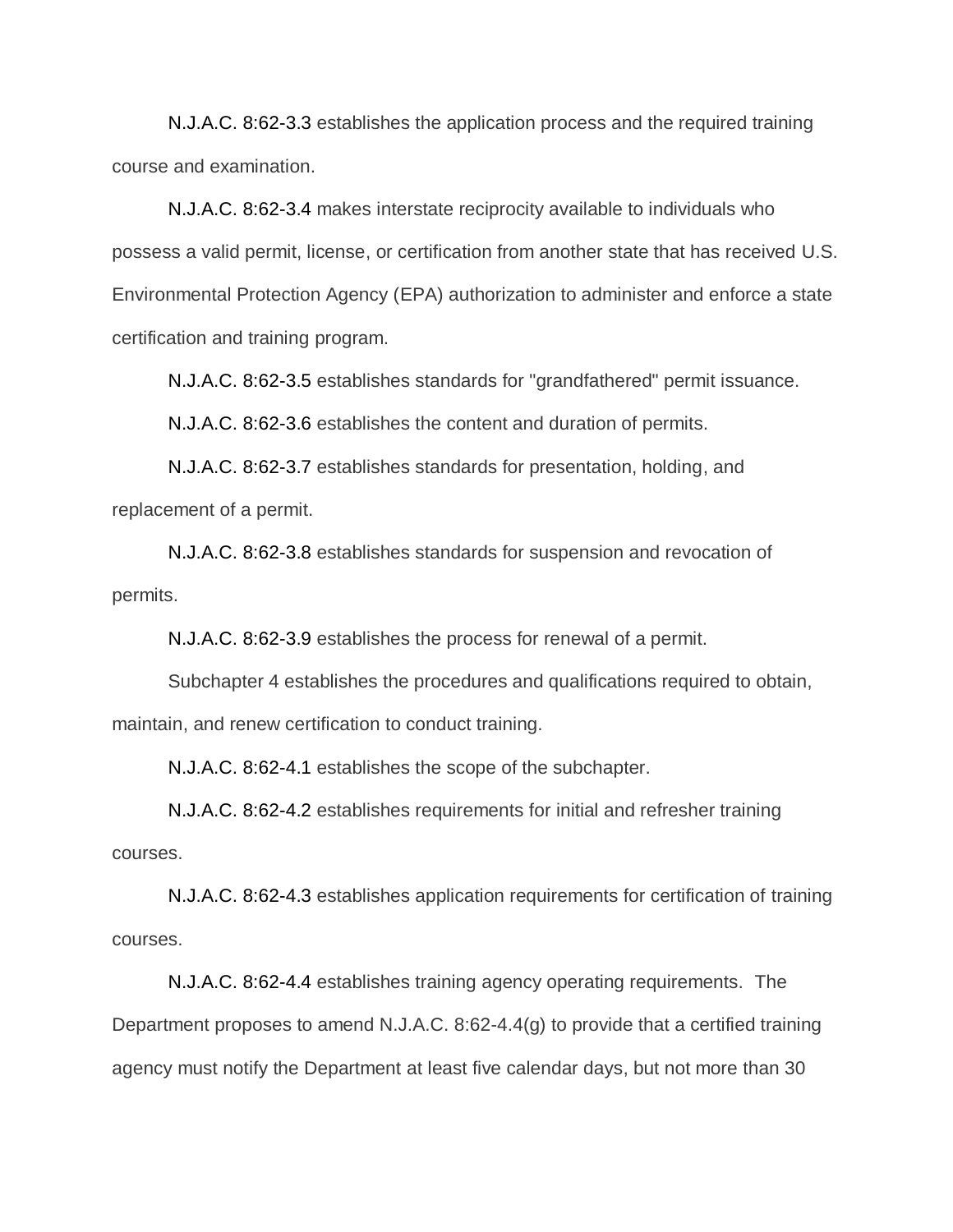calendar days, in advance of the beginning of a training course. The Department intends this change to clarify the timing of the notification requirement pursuant to feedback from the regulated community that indicated the existing requirement of "at least two weeks" is not sufficiently clear. In addition, the Department proposes to add new N.J.A.C. 8:62-4.4(g)1 to provide where Department provided forms may be found.

N.J.A.C. 8:62-4.5 establishes criteria for training manager and training course instructors.

N.J.A.C. 8:62-4.6 and 4.7 establish criteria for topics in the lead abatement worker and supervisor for housing and public buildings training courses.

N.J.A.C. 8:62-4.8 and 4.9 establish criteria for topics in the lead inspector/risk assessor and lead abatement planner/project designer training courses.

N.J.A.C. 8:62-4.10 and 4.11 establish criteria for topics in the lead abatement worker and supervisor for commercial buildings and superstructures training courses.

N.J.A.C. 8:62-4.12 establishes criteria for topics in refresher training courses.

N.J.A.C. 8:62-4.13 establishes the content and duration of certifications.

N.J.A.C. 8:62-4.14 establishes standards for renewal of training agency certification.

N.J.A.C. 8:62-4.15 establishes standards for suspension and revocation of training agency certification and instructor approval.

Subchapter 5 addresses compliance and enforcement.

N.J.A.C. 8:62-5.1 establishes the scope of the subchapter.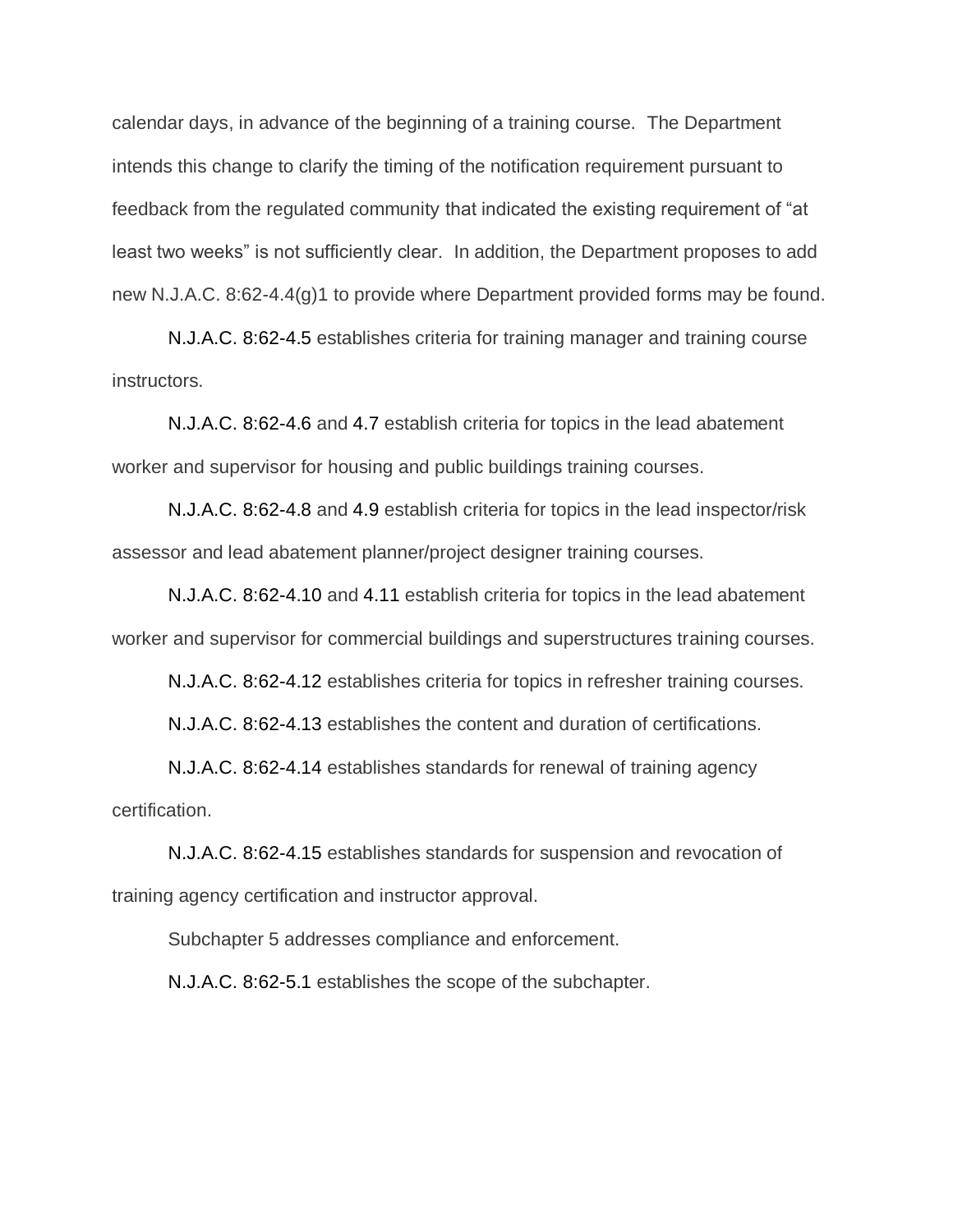N.J.A.C. 8:62-5.2 requires individuals involved in the assessment or abatement of lead-based paint, dust, or soil to obtain a Department permit, and requires individuals involved in training to obtain a Department certification.

N.J.A.C. 8:62-5.3 establishes the authority of the Department to order the cessation and desistence of operations if an applicant or certificant is causing an imminent threat to public health, safety, or welfare.

N.J.A.C. 8:62-5.4 establishes standards for the issuance of civil administrative penalties for violations of this chapter.

N.J.A.C. 8:62-5.5 affords alleged violators the right to a formal hearing. In response to various public inquiries and inconsistent hearing requests indicating that petitioners do not understand the wording of the rule, the Department proposes to amend N.J.A.C. 8:62-5.5 in order to make the language more understandable. The Department proposes to amend N.J.A.C. 8:62-5.5(a) to eliminate the word "violator" and replace it with the term "permit holder," which is more accurate and appropriate. In addition, the Department proposes to delete language referring to an informal conference from this subsection because it causes confusion with the right to request a formal hearing. Similarly, the Department proposes to delete the phrase "or both" because it also causes confusion for petitioners. The Department proposes to replace N.J.A.C. 8:62-5.5(b) referring to an informal conference or review with language that would provide for an emergent hearing in the event the Department issues an order to cease and desist to a permit holder or certificant pursuant to N.J.A.C. 8:62-5.3. The Department proposes to amend N.J.A.C. 8:62-5.5(c) to delete the term "violator" and replace it with the terms "permit holder, certificant, applicant, or instructor" which are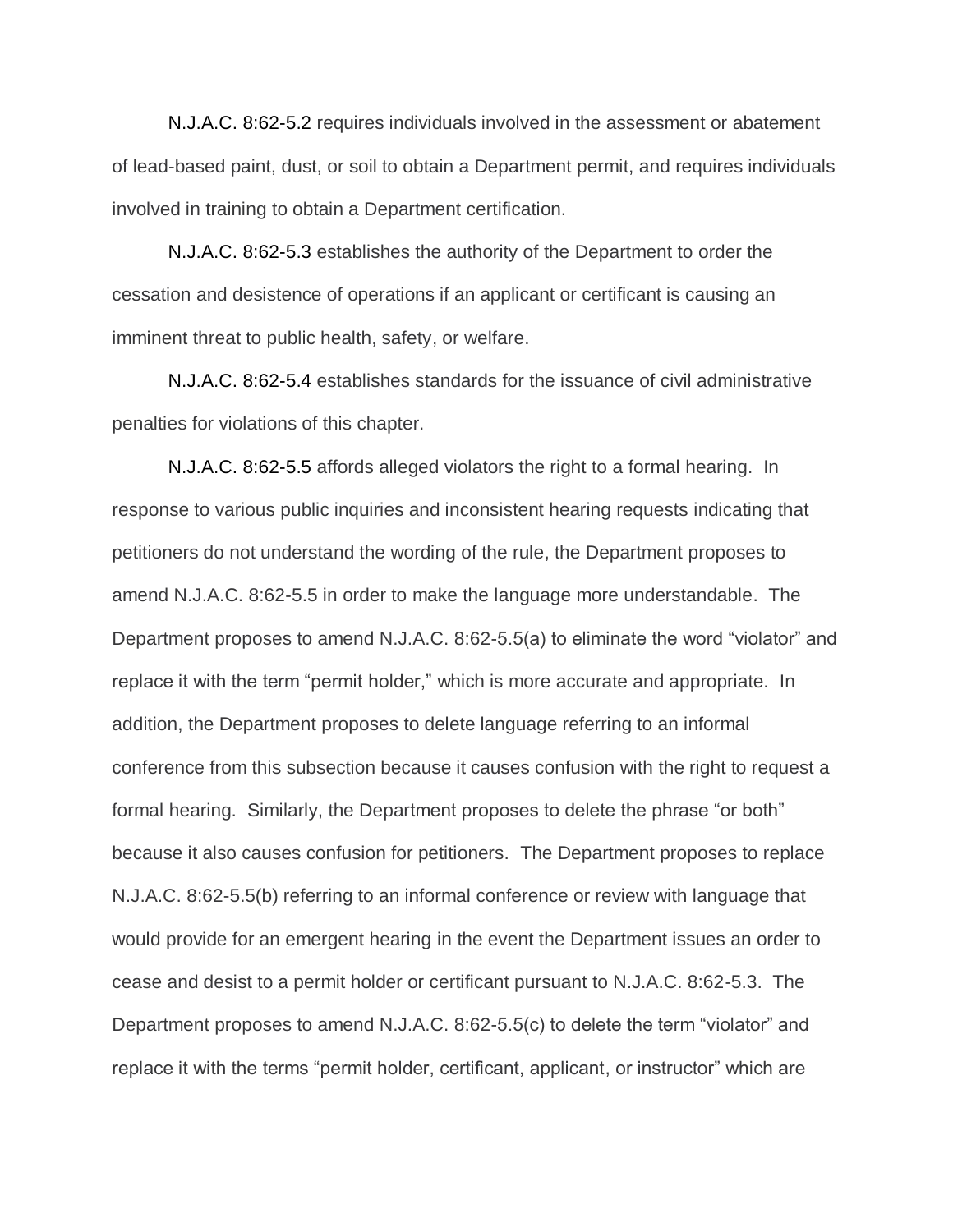more accurate and appropriate. In addition, the Department proposes to amend N.J.A.C. 8:62-5.5(c) by adding language that would describe the petitioner's right to contest an agency action under this chapter and also to provide that instead of 10 days, a petitioner would have 30 calendar days after the assessment of an administrative penalty within which to request a hearing. The Department proposes to add new N.J.A.C. 8:62-5.5(c)1 to establish the address to which petitioners should mail hearing requests. The Department proposes to delete existing N.J.A.C. 8:62-5.5(d) because it caused confusion regarding hearing rights as noted above. The Department proposes to amend recodified N.J.A.C. 8:62-5.5(d) and delete the term "violator" and replace it with the terms "permit holder, certificant, applicant, or instructor" which are more accurate and appropriate. The Department proposes to amend recodified N.J.A.C. 8:62-5.5(d) to provide that failure to file a request for a hearing within 30 days, instead of 10 days, would be deemed a waiver of the right to a hearing and the Department's proposed action would become final.

#### **Social Impact**

Lead is a heavy metal that, when absorbed into the body, affects the blood, kidneys, and nervous system. The effects of lead on the nervous system are particularly serious and can cause learning disabilities, hyperactivity, decreased hearing, developmental disabilities, and possible death. Children who have suffered from the adverse effects of lead exposure for extended periods are frequently in need of special health and educational services.

The primary method for lead to enter the body is through the ingestion of leadcontaining substances, such as paint, dust, and soil. In recognition of the danger that it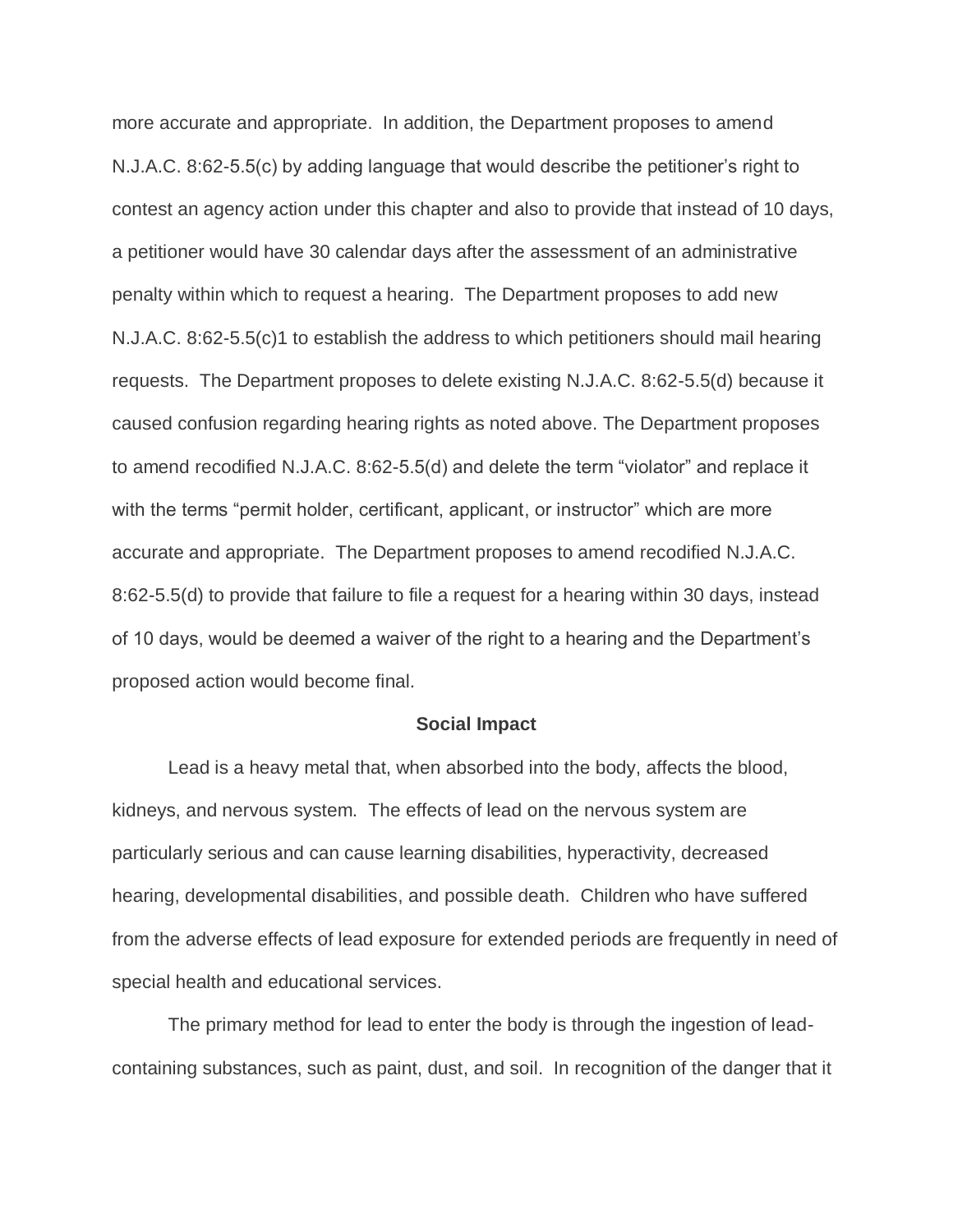presents to children, lead-based paint was banned from residential use in New Jersey in 1972 and nationwide in 1978. These bans have reduced the risk of lead exposure for children who live in houses built after 1978. Houses built before 1950, when paints contained a very high percentage of lead, present the highest risk to children. A significant percentage of housing in New Jersey (68 percent according to the Census) was built before 1980. Every county in the State has more than 20,000 housing units built before 1980. Therefore, it is necessary to safeguard children from the dangers of lead exposure.

The rules proposed for readoption with amendments have provided, and would continue to provide, a procedure for the issuance of permits to lead abatement workers and supervisors, inspectors/risk assessors, and planners/project designers. The permit process has played, and would continue to play, a vital role in the State's efforts to reduce public exposure to the hazards associated with lead abatement and evaluation by ensuring that knowledgeable and competent professionals perform these activities in accordance with scientifically accepted work practices.

The rules proposed for readoption with amendments that require the certification of training programs have assured, and would continue to assure, that lead abatement workers, supervisors, inspectors/risk assessors, and planners/project designers participate in training programs that provide them with necessary information, competence, knowledge, and skills to safely evaluate, design, and perform lead abatement remediation projects without endangering their own health, the health of building occupants, the general public, and the environment.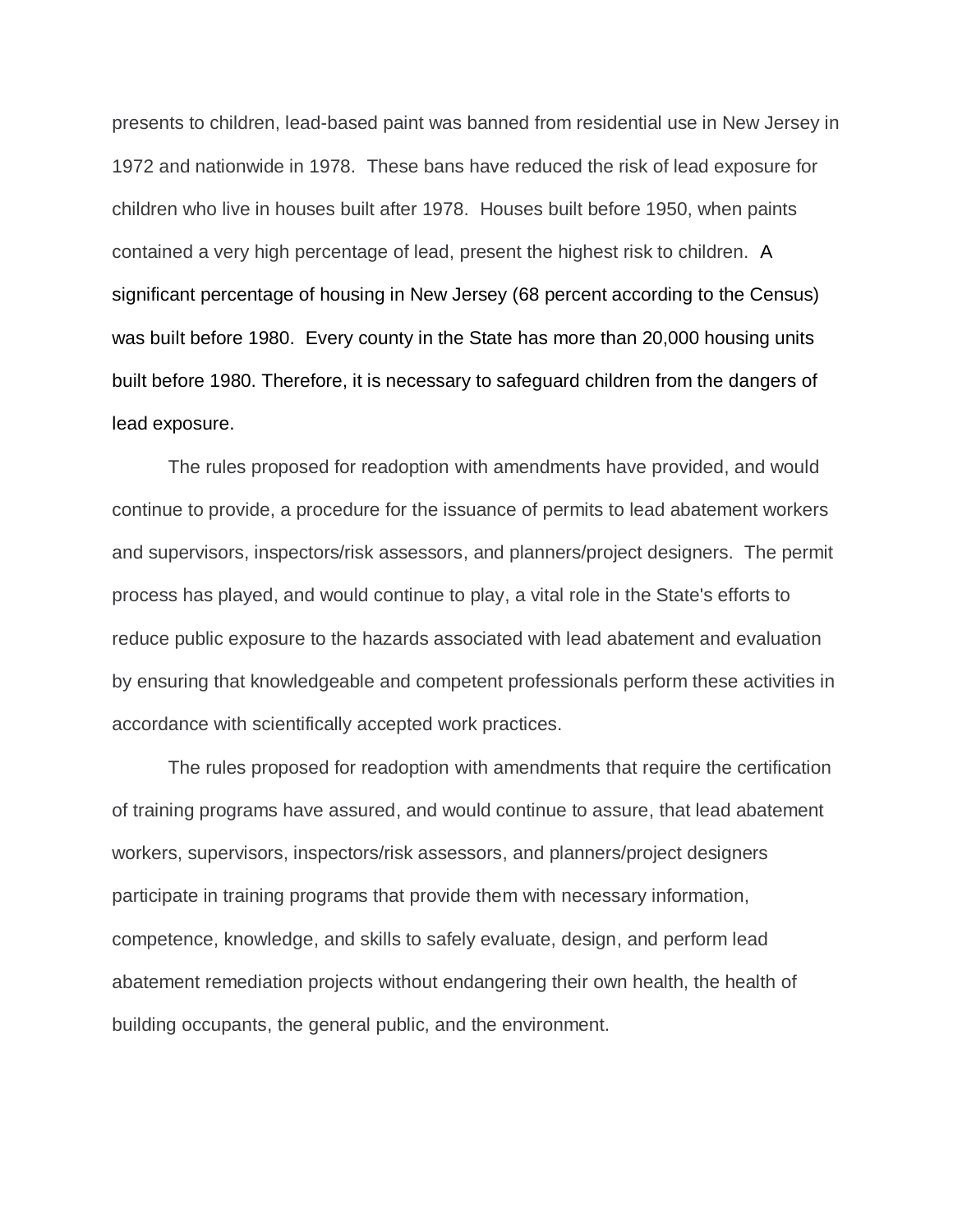The rules proposed for readoption with amendments have benefited, and would continue to benefit, the public and building owners by providing assurance that lead abatement workers possess the requisite knowledge and competence to evaluate the presence of lead-containing materials and minimize public exposure to the dangers associated with lead abatement projects, thus, preventing lead-related diseases.

Since 1995, the Department has certified 37 training providers and 138 courses. During this period, 31,394 individuals have completed training and the Department has issued 24,529 permits to individuals.

#### **Economic Impact**

The rules proposed for readoption with amendments have had, and would continue to have, a beneficial economic impact on building owners by assuring them that they are paying qualified, competent, and knowledgeable individuals to perform lead-related activities.

The rules proposed for readoption with amendments have had, and would continue to have, a beneficial economic impact on permitted lead inspector/risk assessors, lead abatement planner/project designers, and lead abatement supervisors and workers by the establishment of sanctions on unpermitted individuals that perform lead activities in violation of the regulatory requirements of the chapter, which reduces unfair competition to individuals who have obtained permits.

The rules proposed for readoption with amendments have had, and would continue to have, a beneficial economic impact on the public by helping to avoid the occurrence of lead-related disabilities and attendant wage losses, insurance costs,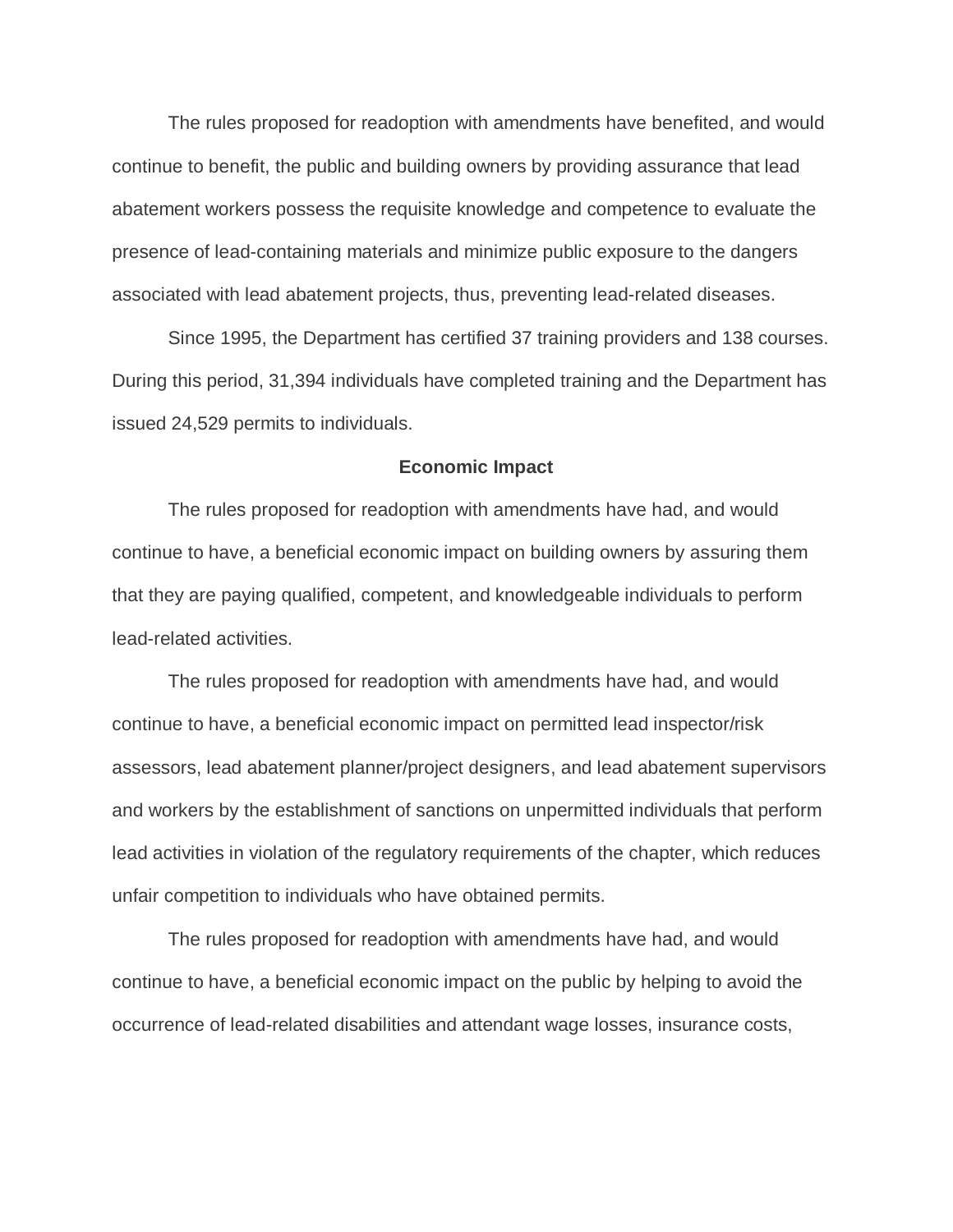medical expenses, disability compensation payments, legal expenses, and other costs resulting from lead-related disability.

The rules proposed for readoption with amendments have required, and would continue to require, permit and certification fees. The fees proposed for readoption offset administrative costs associated with the permitting and certification programs. The Department is proposing no fee increase. Fees required pursuant to this chapter have not increased since the initial establishment of this chapter in February 1995. Training providers applying for certification would continue to incur a fee of \$500.00 per discipline. Individuals applying for permits would continue to incur a permit fee of \$80.00 for each worker, \$150.00 for each supervisor or inspector/risk assessor, and \$200.00 for each planner/project designer.

The rules proposed for readoption with amendments have benefited, and would continue to benefit, training providers by establishing a program through which providers can become certified to offer Department-approved training courses and can collect training fees from individuals participating in their courses. The rules proposed for readoption with amendments have enhanced, and would continue to enhance, employment opportunities for individuals who have been permitted by enabling them to perform lead-related activities required by Federal mandates. The rules proposed for readoption with amendments have assisted, and would continue to assist, in meeting public demand for a well-trained workforce through establishment of the certification of training courses and the permitting of lead workers.

Failure to readopt N.J.A.C. 8:62 would result in the State falling out of compliance with Federal standards, potentially resulting in Federal takeover of lead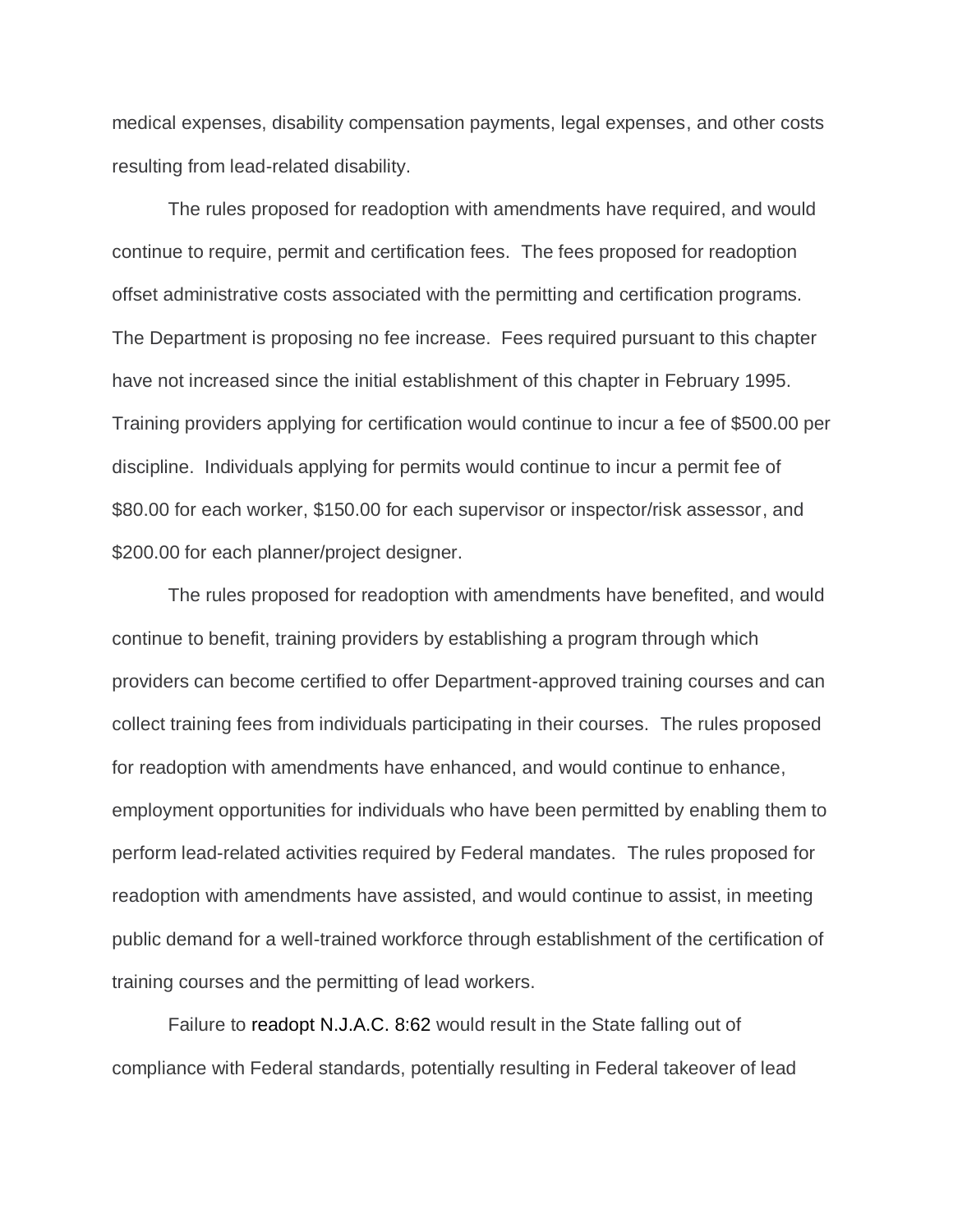activities in the State if the EPA were to disapprove the State Lead Program. Failure to readopt the chapter could result in economic harm to the public, property owners, building residents, and lead workers through personal injury and disability losses, property damage, and environmental injury.

#### **Federal Standards Statement**

The rules proposed for readoption with amendments are consistent with Federal standards relating to the certification of training courses and the issuance of permits to lead workers provided at 40 CFR Part 745, Lead-Based Paint Poisoning Prevention in Certain Residential Structures, particularly Subpart L, Lead-Based Paint Activities, at 40 CFR 745.225, Accreditation of training programs: target housing and child-occupied facilities; and 40 CFR 745.226, Certification of individuals and firms engaged in leadbased paint activities: target housing and child-occupied facilities.

N.J.A.C. 8:62-4.2 requires 32 hours of training for qualification as a lead abatement worker for housing and public buildings. Federal law requires 16 hours for the same discipline. The difference occurs because the Federal program does not include various topics relating to worker protection. New Jersey law, at N.J.S.A. 26:2Q-4, requires worker protection to be included as an area of instruction in lead abatement worker and supervisor training courses.

Section 404(b) of the Toxic Substances Control Act (TSCA), 15 U.S.C. § 2684(b), establishes the standards by which the EPA can approve a state's lead program. It says that a state must demonstrate that its program would be at least as protective of human health and the environment as the Federal program and would provide for adequate enforcement. Thus, Federal law authorizes states to implement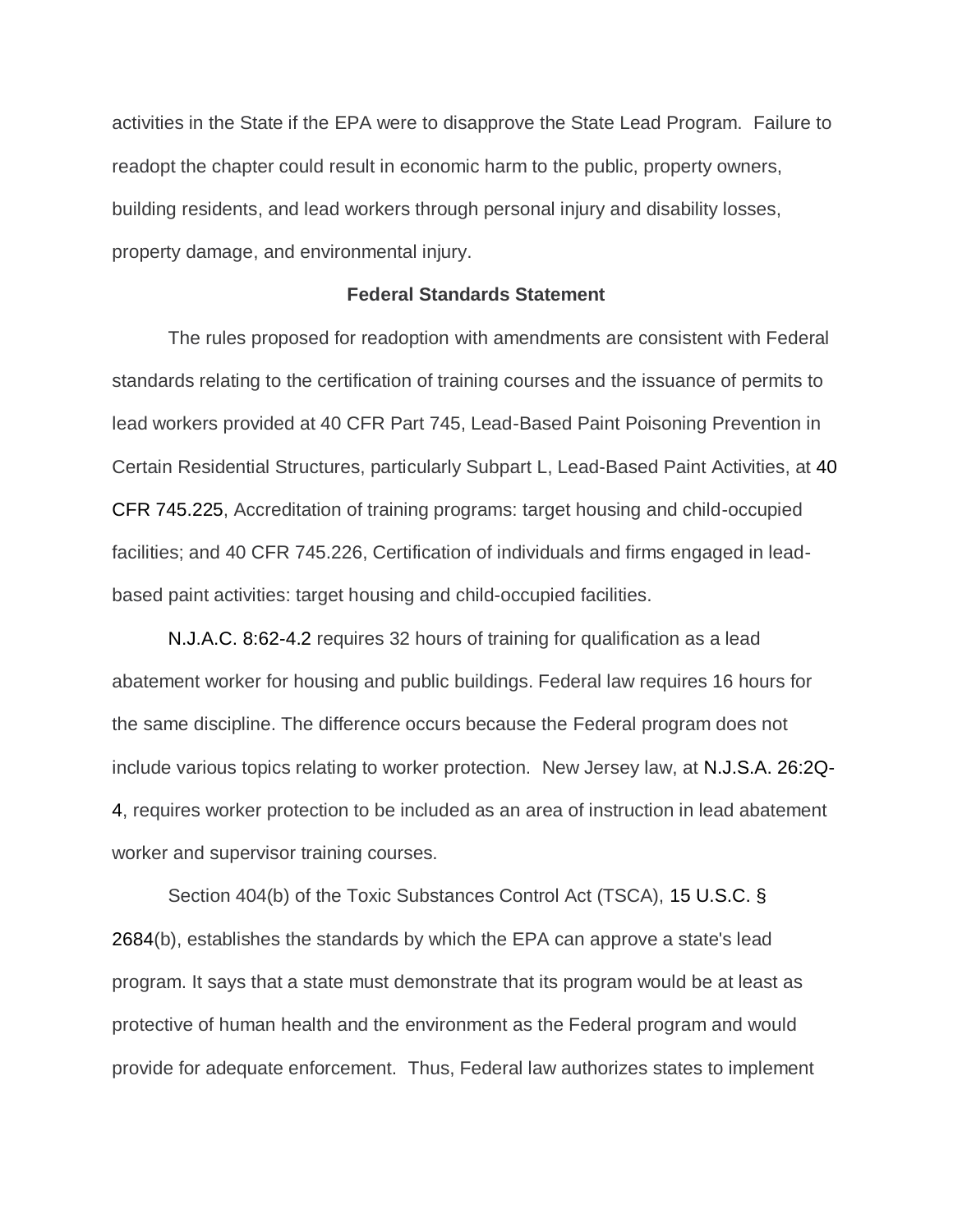lead program requirements that are more stringent than the Federal model. For example, the State's rules require a training course for lead abatement workers and supervisors who are involved with commercial buildings and superstructures. Federal standards are limited to housing and child-occupied facilities.

#### **Jobs Impact**

The rules proposed for readoption with amendments have not increased or decreased and would not increase or decrease the number of jobs in the State. Failure to readopt N.J.A.C. 8:62 could result in the loss of jobs among certified training providers and in the lead worker industry.

#### **Agriculture Industry Impact**

The rules proposed for readoption with amendments are part of the Statewide lead hazard and abatement program that several State agencies cooperatively administer. This program helps to restore and protect the environment from lead hazard and contamination, thereby supporting the protection of soil, farm animals, and the food supply generally from lead contamination, and the remediation of structures on farms, such as houses and barns, from lead paint contamination. Subject to the foregoing, the rules proposed for readoption with amendments have not had, and would continue not to have, an impact on the agriculture industry of the State.

#### **Regulatory Flexibility Analysis**

The rules proposed for readoption with amendments impose requirements on lead inspector/risk assessors, lead planner/project designers, lead abatement supervisors, lead abatement workers, and lead training agencies, most of which are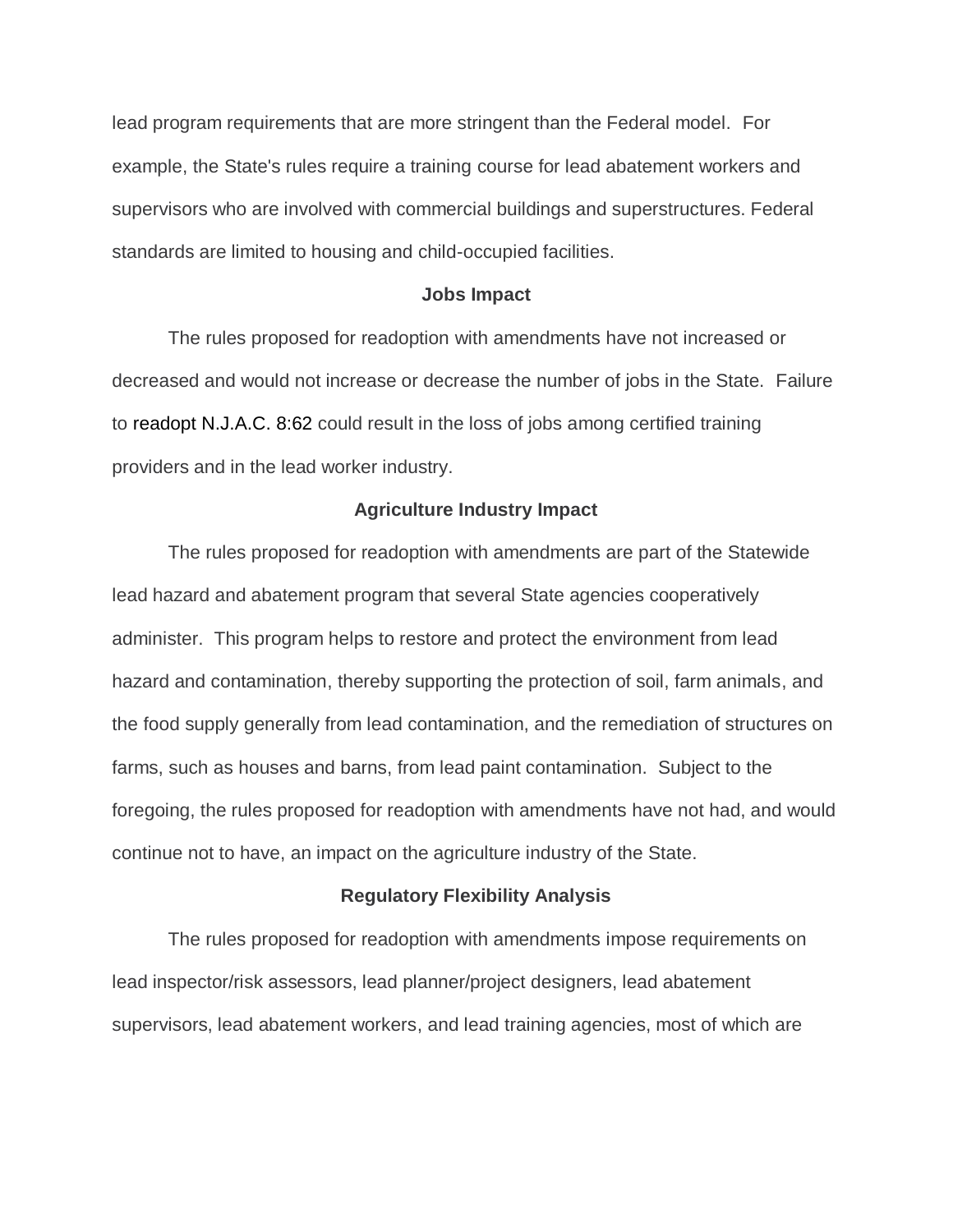small businesses within the meaning of the Regulatory Flexibility Act, N.J.S.A. 52:14B-16 et seq.

The compliance requirements for lead inspector/risk assessors, lead planner/project designers, lead abatement supervisors, and lead abatement workers include completing and submitting an application to the Department, successfully completing Department-approved lead abatement training, successfully completing a skills assessment evaluation, and passing a written certification examination. Failure to comply with these requirements shall result in the suspension or termination of the permit. The Department estimates that training costs for initial permitting range between \$600.00 and \$850.00, and approximately \$200.00 for refresher training. The rules proposed for readoption with amendments do not regulate training costs. Most training agencies are affiliated with lead worker unions, and the cost of training is incorporated into the worker's union dues. The Department proposes to readopt the existing fee structure for permits issued to lead inspector/risk assessors, lead planner/project designers, lead abatement supervisors, and lead abatement workers without change. These permits operate like licenses to work and range from \$80.00 to \$150.00, depending upon the permit. The Department requires permits to be renewed biennially. The rules proposed for readoption with amendments do not impose any reporting requirements on lead inspector/risk assessors, lead planner/project designers, lead abatement supervisors, and lead abatement workers, other than those associated with the original and renewal permitting process.

The rules proposed for readoption with amendments would require each lead training agency to report to the Department with five to 30 calendar days advance notice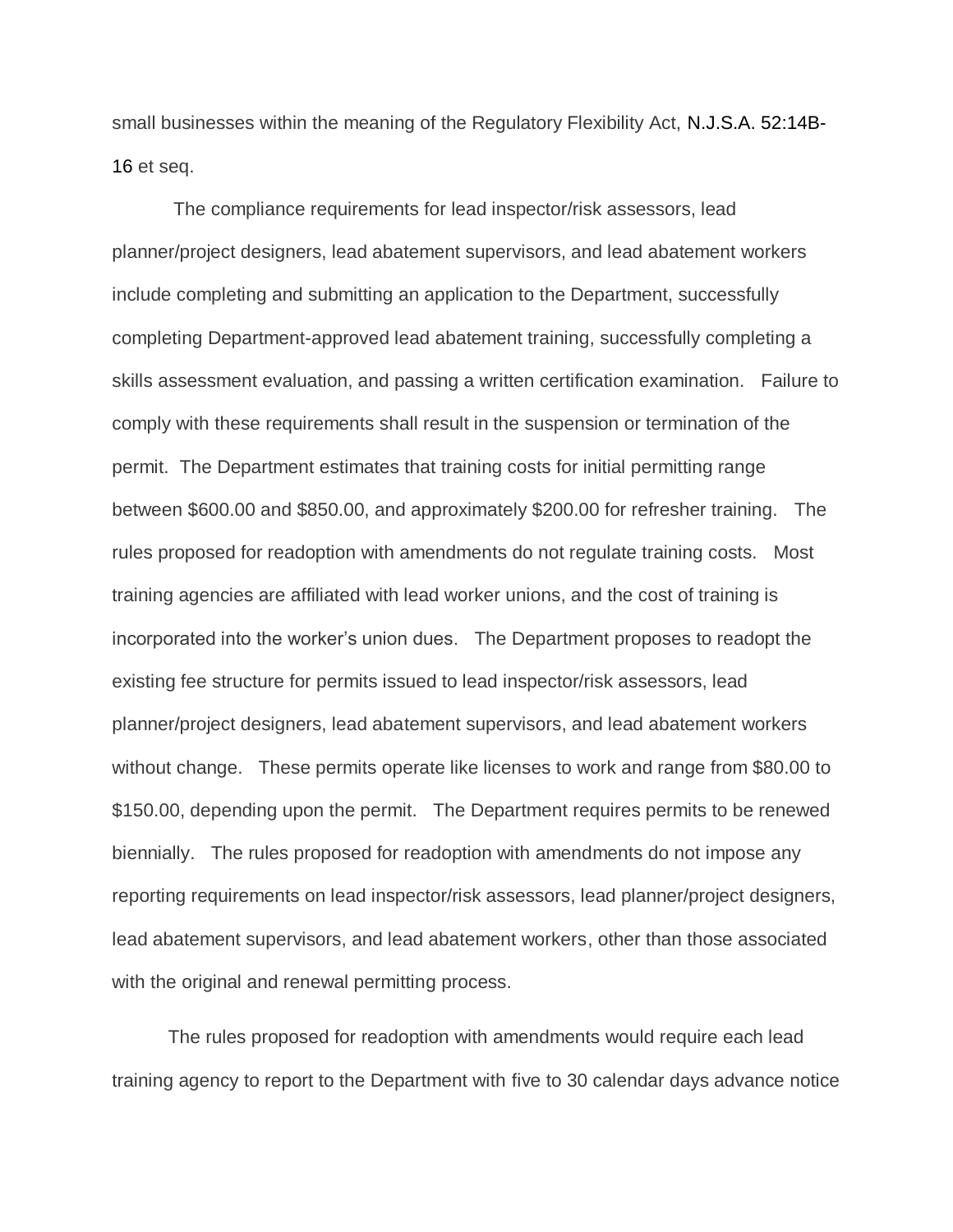of the date when it is going to conduct a lead training course. The rules proposed for readoption with amendments would continue to require training agencies to notify the Department after a training course is finished. The Department would continue to furnish forms for these purposes at no cost to the training agency. The rules proposed for readoption with amendments would continue to require training agencies to retain records of instructor qualifications and Department approval, student attendance and performance records, course lists, and student identification numbers. The Department has determined that the cost of maintaining these records is *de minimus* and that training agencies would most likely make and retain these records even if it was not required by this chapter. The Department proposes to readopt the existing application fee for biennial certification of training agencies without change. The fee would continue to be \$500.00, which would continue to help offset the cost of processing the application, reviewing all course materials to ensure compliance with Federal standards, and conducting site visits, as appropriate. Compliance with the chapter does not require small businesses to retain the services of professionals.

Because of the risks associated with lead abatement projects and the need for competently trained inspector/risk assessors, planner/project designers, supervisors, and workers, providing an exemption for small businesses would endanger the health, safety, and welfare of the public and the workers, and would potentially bring the State program into non-compliance with minimum Federal standards. Therefore, the Department has not provided a less stringent or different standard based on business size.

#### **Housing Affordability Impact Analysis**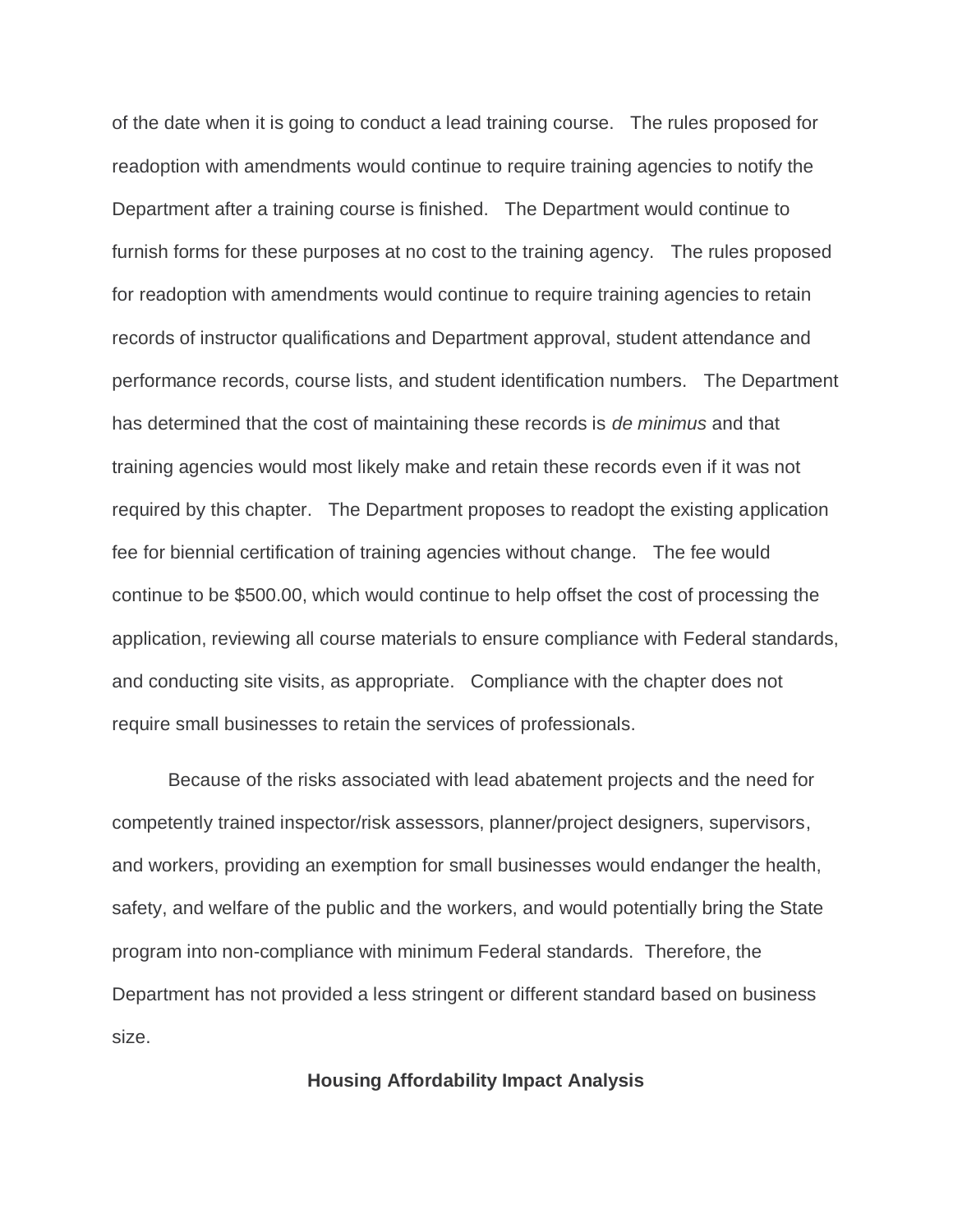The rules proposed for readoption with amendments establish and support activities that facilitate the remediation and occupancy of previously abandoned housing. This, in turn, can lead to additional housing becoming available at market rates, particularly in urban and older areas of the State. Subject to the foregoing, the rules proposed for readoption with amendments have not had and would not have an impact on the affordability of housing in New Jersey, and have not caused and would not cause a change in the average costs associated with housing.

#### **Smart Growth Development Impact Analysis**

The rules proposed for readoption with amendments establish and support activities that facilitate the removal of lead contamination from older homes and other buildings, thereby allowing for their safe occupancy in urban and older areas of the State. The rules proposed for readoption with amendments facilitate the remediation and occupancy of previously abandoned housing, which, in turn, can lead to additional housing becoming available at market rates, particularly in urban and older areas of the State. The rules proposed for readoption with amendments establish and support activities that facilitate performance of lead remediation as part of the demolition of buildings, which in turn can allow the development of new buildings and housing, and the conduct of other development and smart growth activities. Subject to the foregoing, the rules proposed for readoption with amendments have had and would continue to have an insignificant impact on smart growth development and there is an extreme unlikelihood that the rules proposed for readoption with amendments will evoke a change in housing production in Planning Areas 1 or 2, or within designated centers, under the State Development and Redevelopment Plan in New Jersey.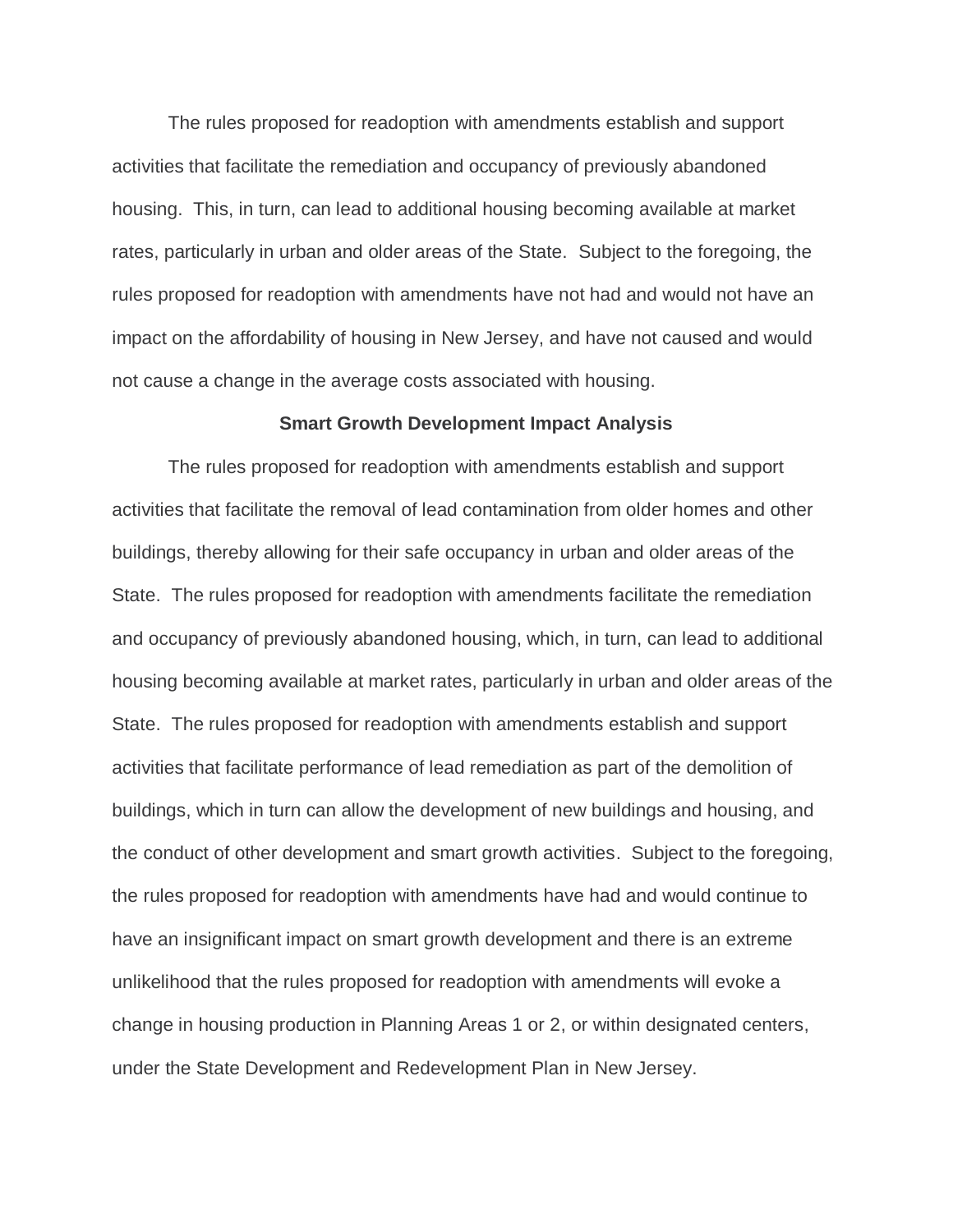### **Racial and Ethnic Community Criminal Justice and Public Safety Impact**

The Department has evaluated this rulemaking and determined that it will not have an impact on pretrial detention, sentencing, probation, or parole policies concerning adults and juveniles in the State. Accordingly, no further analysis is required.

**Full text** of the rules proposed for readoption may be found in the New Jersey Administrative Code at [N.J.A.C. 8:6](https://advance.lexis.com/document/?pdmfid=1000516&crid=0969eb5b-757c-416c-a185-d45ae0db2859&pddocfullpath=%2Fshared%2Fdocument%2Fadministrative-codes%2Furn%3AcontentItem%3A525T-2860-02CX-732B-00000-00&pddocid=urn%3AcontentItem%3A525T-2860-02CX-732B-00000-00&pdcontentcomponentid=272167&pdteaserkey=sr0&pditab=allpods&ecomp=dy_fk&earg=sr0&prid=321f6432-cf8d-42ac-8381-ff8b648555bf)2.

**Full text** of the proposed amendments follows (additions indicated in boldface **thus**; deletions indicated in brackets [thus]):

SUBCHAPTER 2. DEFINITIONS

8:62-2.1 Definitions

The following words and terms, when used in this chapter, shall have the following meanings, unless the context clearly indicates otherwise.

...

"Applicant" means a person applying for certification as a lead abatement worker, a lead abatement supervisor, a lead inspector/risk assessor, a lead abatement planner/project designer, [or] an agency seeking certification to conduct lead training**, or an individual applying for approval as a training manager or course instructor**.

…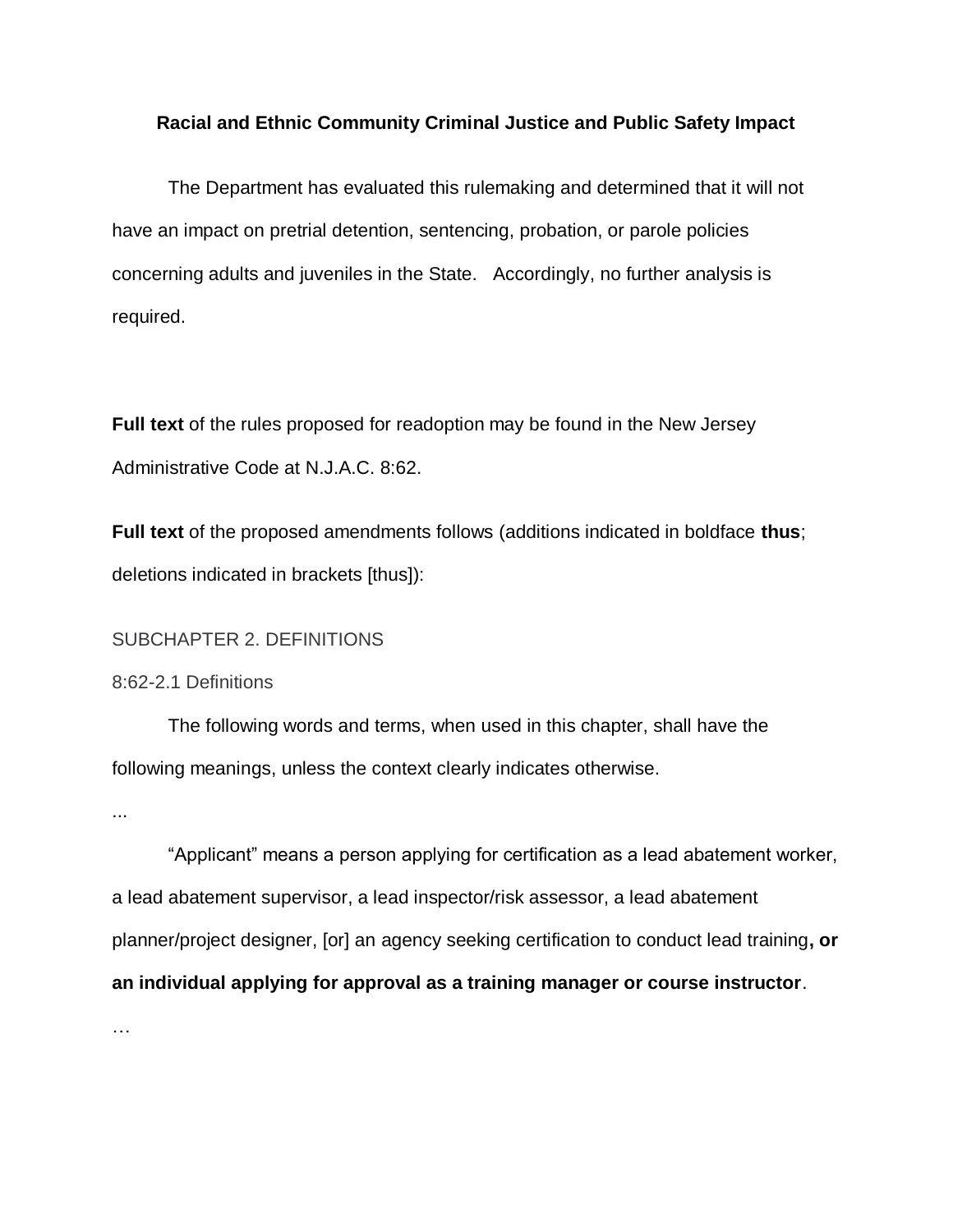"Certificant" means any training agency **or individual** certified by the Department pursuant to N.J.A.C. 8:62[-4].

…

## SUBCHAPTER 4. CERTIFICATION OF TRAINING COURSES

8:62-4.4 Training agency operating requirements

(a)–(f) (No change.)

(g) All certified training agencies shall notify the Department at least [two weeks] **five calendar days, but not more than 30 calendar days,** in advance of the beginning of any training course. All notifications shall be in writing and shall be submitted on forms provided by the Department. If any course information changes, the training agency shall notify the Department as soon as that agency becomes aware of such changes.

# **1. Forms may be found at https://www.nj.gov/health/forms/ehs-21.pdf.**

 $(h)$ –(t) (No change.)

# SUBCHAPTER 5. COMPLIANCE AND ENFORCEMENT

## 8:62-5.5 Hearings

(a) Where the Commissioner assesses an administrative penalty under N.J.A.C. 8:62- 5.4 above or proposes to suspend or revoke a permit or certification, denies an application for a permit or certification, or revokes an instructors approval, the [violator] **permit holder**, certificant, applicant**,** or instructor, as the case may be, shall have the right to [an informal conference under (b) below or] a formal hearing under (c) below [or both].

[(b) Any violator shall have the right to an informal conference or review before the Commissioner's designee. Such conference or review shall be held provided that a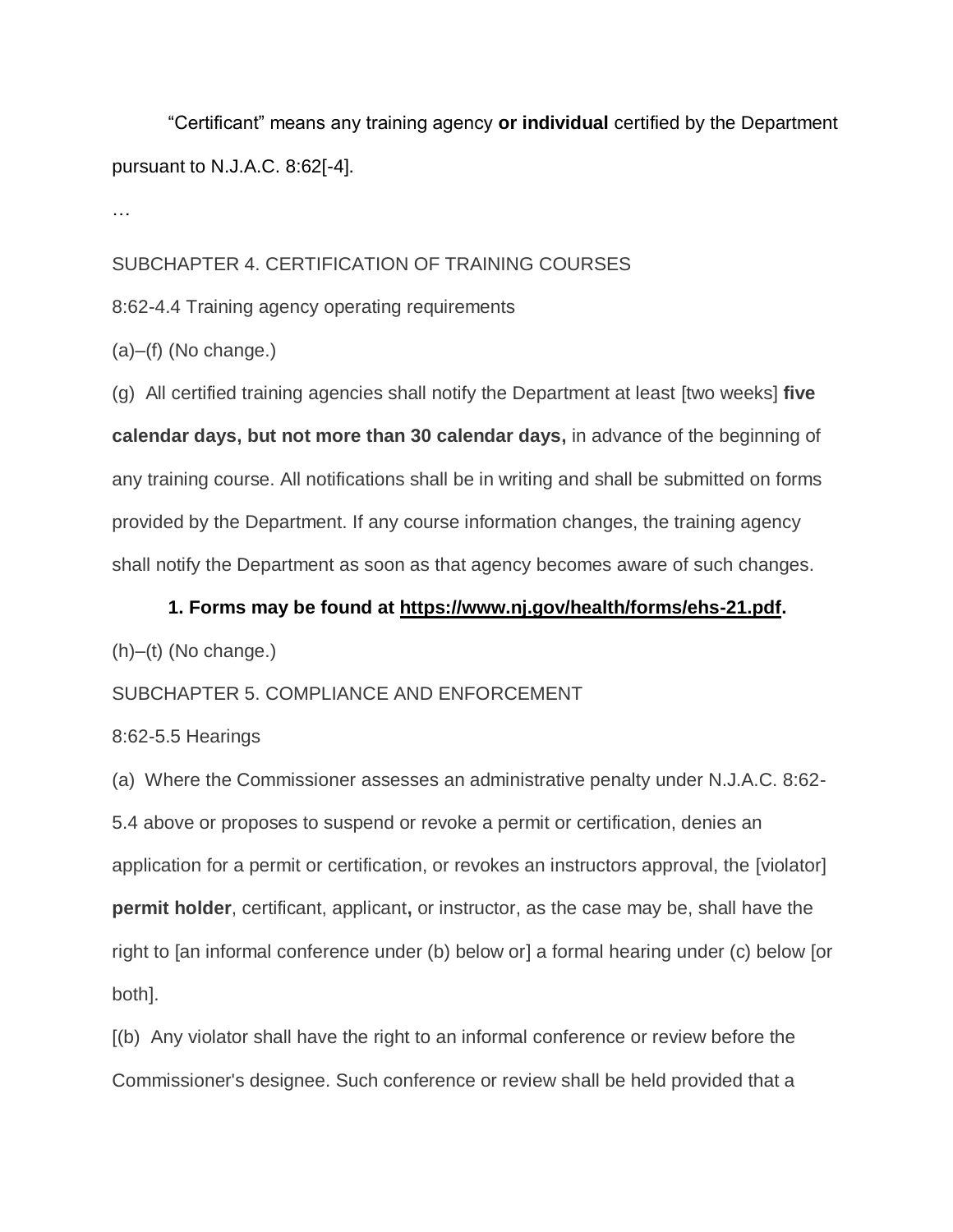written request for the same has been submitted within 10 calendar days from receipt of the notice of civil administrative penalty assessment issued pursuant to N.J.A.C. 8:62- 5.4. When the conference or review is held before the Commissioner's designee, he or she shall state his or her findings and conclusions in writing and transmit a copy to the violator. In the event that the violator does not agree with the findings and conclusions of the Commissioner's designee, he or she may submit a written request for a formal hearing in accordance with (c) below.]

**(b) In the event the Department issues an order to cease and desist to a permit holder or certificant pursuant to N.J.A.C. 8:62-5.3, the permit holder or certificant may request an emergent hearing pursuant to N.J.S.A. 52:14B-1 et seq., in accordance with (c) below.** 

(c) Any [violator] **permit holder, certificant, applicant, or instructor** shall have the right to **contest an agency action under this chapter at** a formal hearing pursuant to the Administrative Procedure Act, N.J.S.A. 52:14B-1 et seq., and the Uniform Administrative Procedure Rules, N.J.A.C. 1:1, provided that a written request for the same is submitted within [10] **30** calendar days after the assessment of an administrative penalty.

**1. Hearing requests shall be sent via U.S. mail to: New Jersey Department of Health Office of Legal and Regulatory Compliance PO Box 360 Trenton, N.J. 08625-0360**